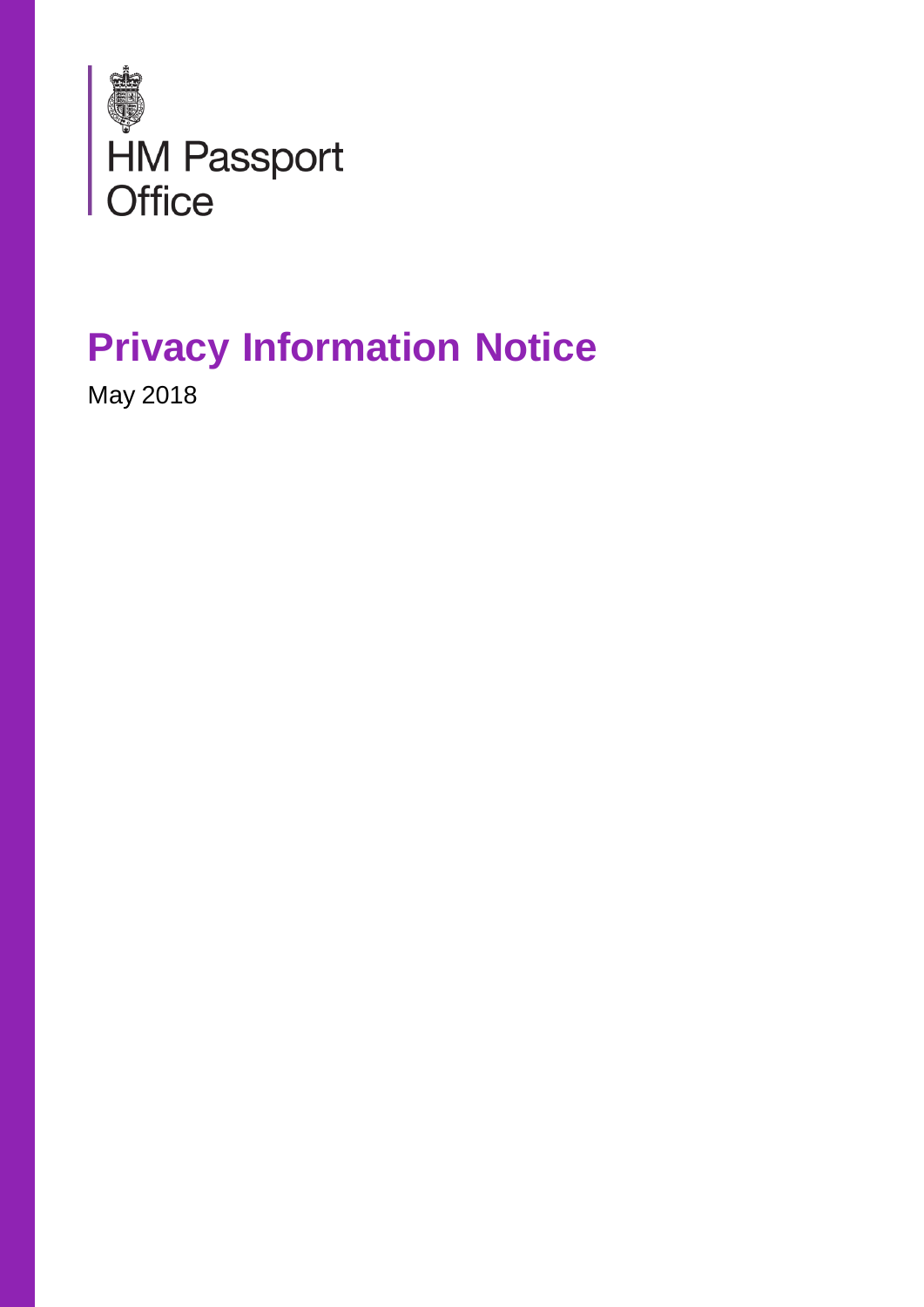- 1. For the purpose of this document the term products and services refers to the products and services provided by Her Majesty's Passport Office and the General Register Office for England and Wales. For more information see [Introduction.](#page-4-0)
- 2. HM Passport Office will retain and record information from your application electronically when you make an application for a passport or use civil registration services online or using our paper forms. Your information may be used to check HM Passport Office systems and services work securely and effectively. For more information see [How we use the personal information you provide us.](#page-5-0)
- 3. Information you've given may be checked against information held by other organisations to decide whether to issue, refuse or withdraw a product or service. For more information see [Information from third parties.](#page-6-0)
- 4. HM Passport Office will pass information about your application or related records to business partners and organisations in the UK and abroad when you use your passport, obtain a service or when it is in the public interest to do so. For more information on Data Processors see [who has access to my personal information?](#page-7-0)
- 5. HM Passport Office may share information or application or related records to other business partners or organisations. For more information see [How is my information](#page-8-0)  [shared.](#page-8-0)
- 6. HM Passport Office may pass your data outside of the United Kingdom to business partners. For more information see [Information transferred outside of the United](#page-9-0)  [Kingdom.](#page-9-0)
- 7. You may be contacted by HM Passport Office for additional information or to ask you about our service at a later stage. For more information see [Rectification and](#page-12-0)  [Erasure of Data and Restriction for Processing.](#page-12-0)
- 8. HM Passport Office will ensure that the information you supply to HM Passport Office is accurately recorded on its records. You will have the right to see the information that HM Passport Office holds about you. For more information see [Exercising your right to know what personal information we hold about you.](#page-13-0)
- 9. HM Passport Office will retain your personal information only for as long as is necessary. For more information see [Where is my personal data held](#page-11-0) and for how [long?](#page-11-0)
- 10.HM Passport Office may restrict the information it provides to you following requests for information we hold about you for the purposes of law enforcement. For more information see [Law Enforcement Processing.](#page-14-0)
- 11. For more information on how to request information or register a complaint see [Other sources of advice and assistance](#page-15-0) or visit: [HMPO Complaints Procedure.](https://www.gov.uk/government/organisations/hm-passport-office/about/complaints-procedure)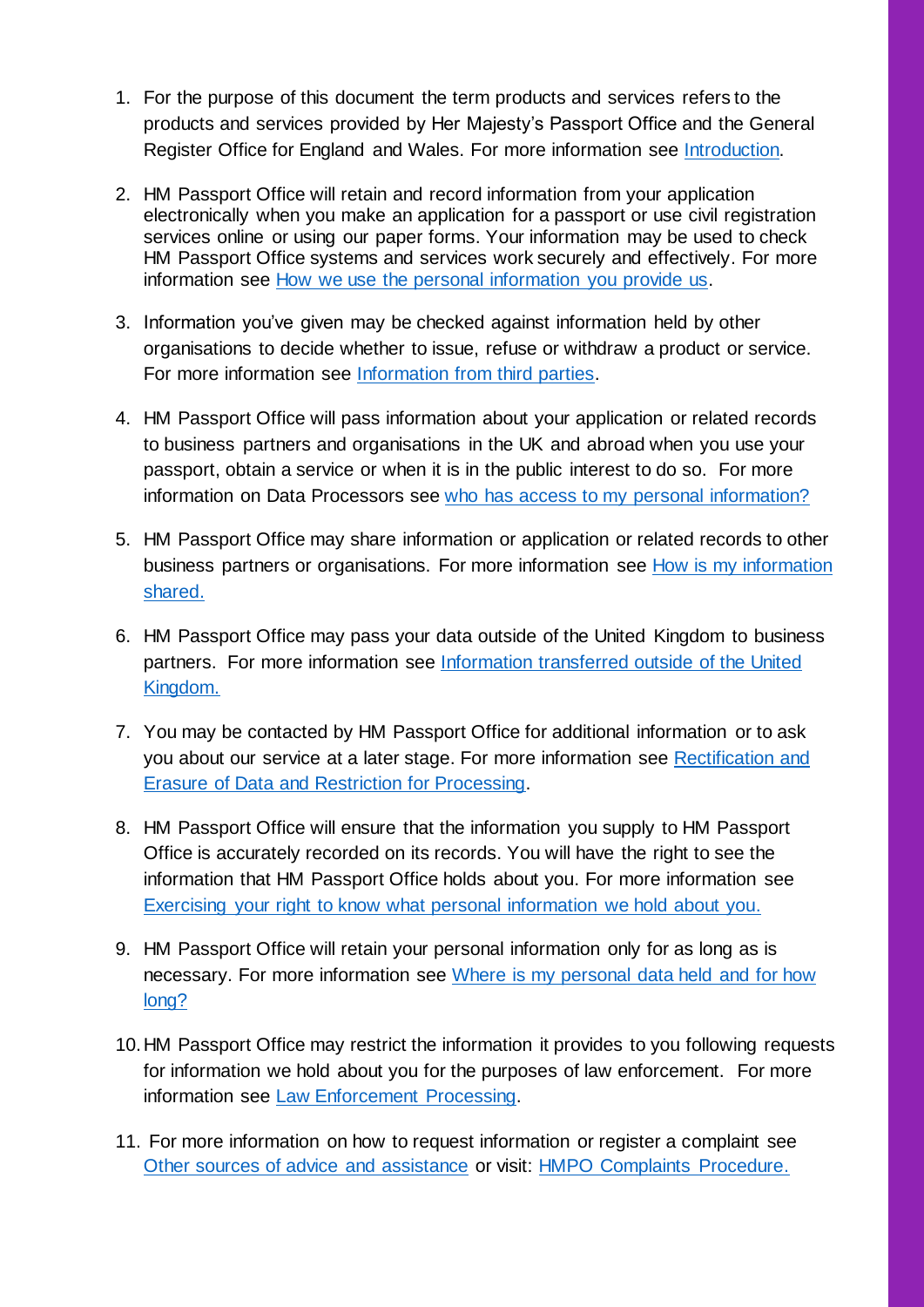12.If you deliberately give untrue or misleading information, HM Passport Office may share information with the police in the UK or abroad and you could be prosecuted.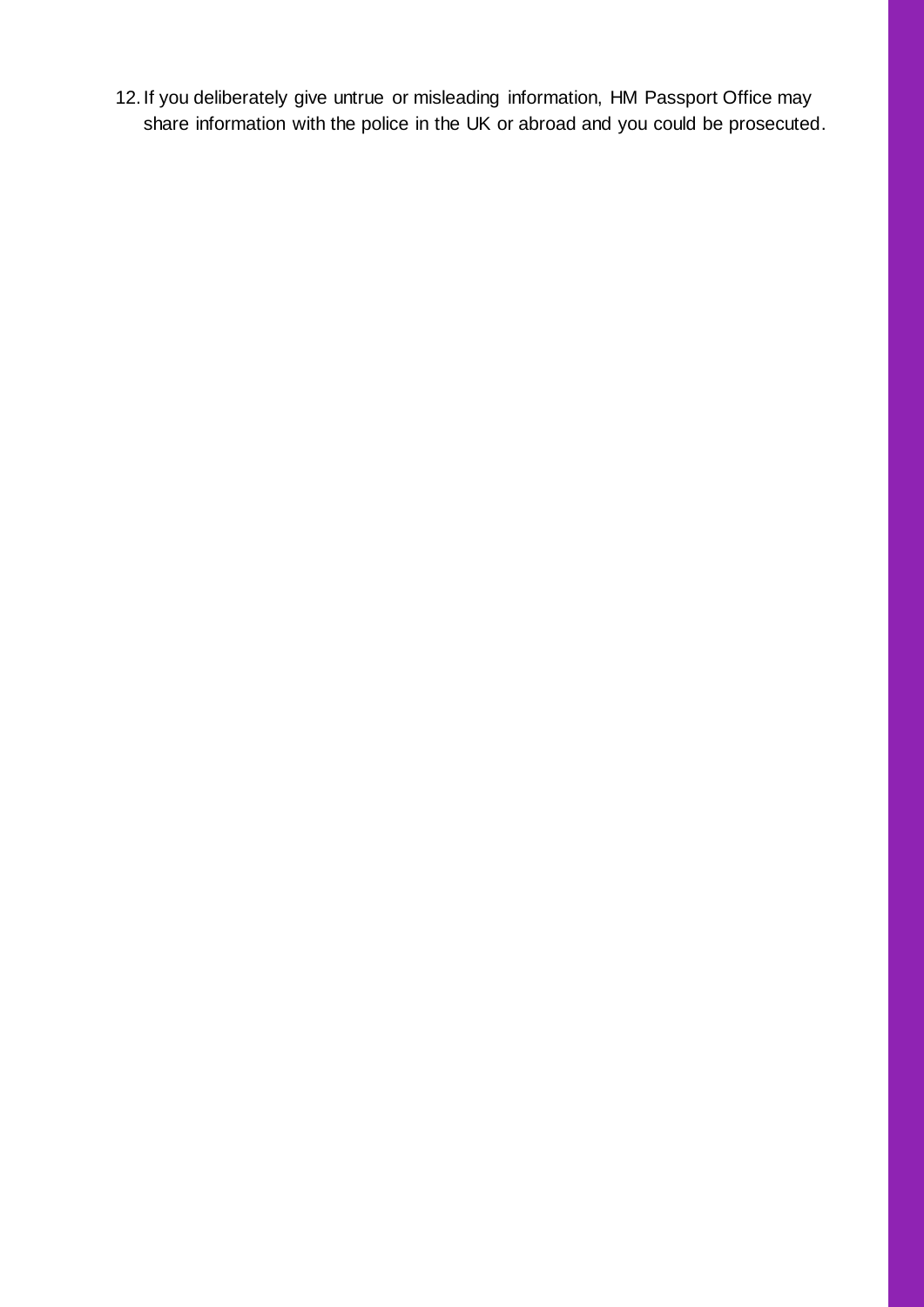## **Privacy Information Notice**

#### **Contents**

| Introduction                                                                                           | 5              |
|--------------------------------------------------------------------------------------------------------|----------------|
| Who is responsible for our services                                                                    | 5              |
| Our commitment to you                                                                                  | 5              |
| How we use the personal information you provide us                                                     | 6              |
| Information from third parties.                                                                        | $\overline{7}$ |
| Who has access to my personal information?                                                             | 8              |
| How is my information shared                                                                           | 9              |
| What personal information is held on my passport?                                                      | 10             |
| What information is shown on a birth, death or marriage/civil partnership certificate and<br>adoption? | 11             |
| Where is my personal data held and for how long?                                                       | 12             |
| Your rights in relation to the processing of your personal data                                        | 13             |
| Rectification and Erasure of Data and Restriction of Processing.                                       | 13             |
| Exercising your right to know what personal information we hold about you.                             | 14             |
| Exemptions to the right to subject access                                                              | 15             |
| <b>Restrictions</b>                                                                                    | 15             |
| Other sources of advice and assistance                                                                 | 16             |
| Annex A.                                                                                               | 17             |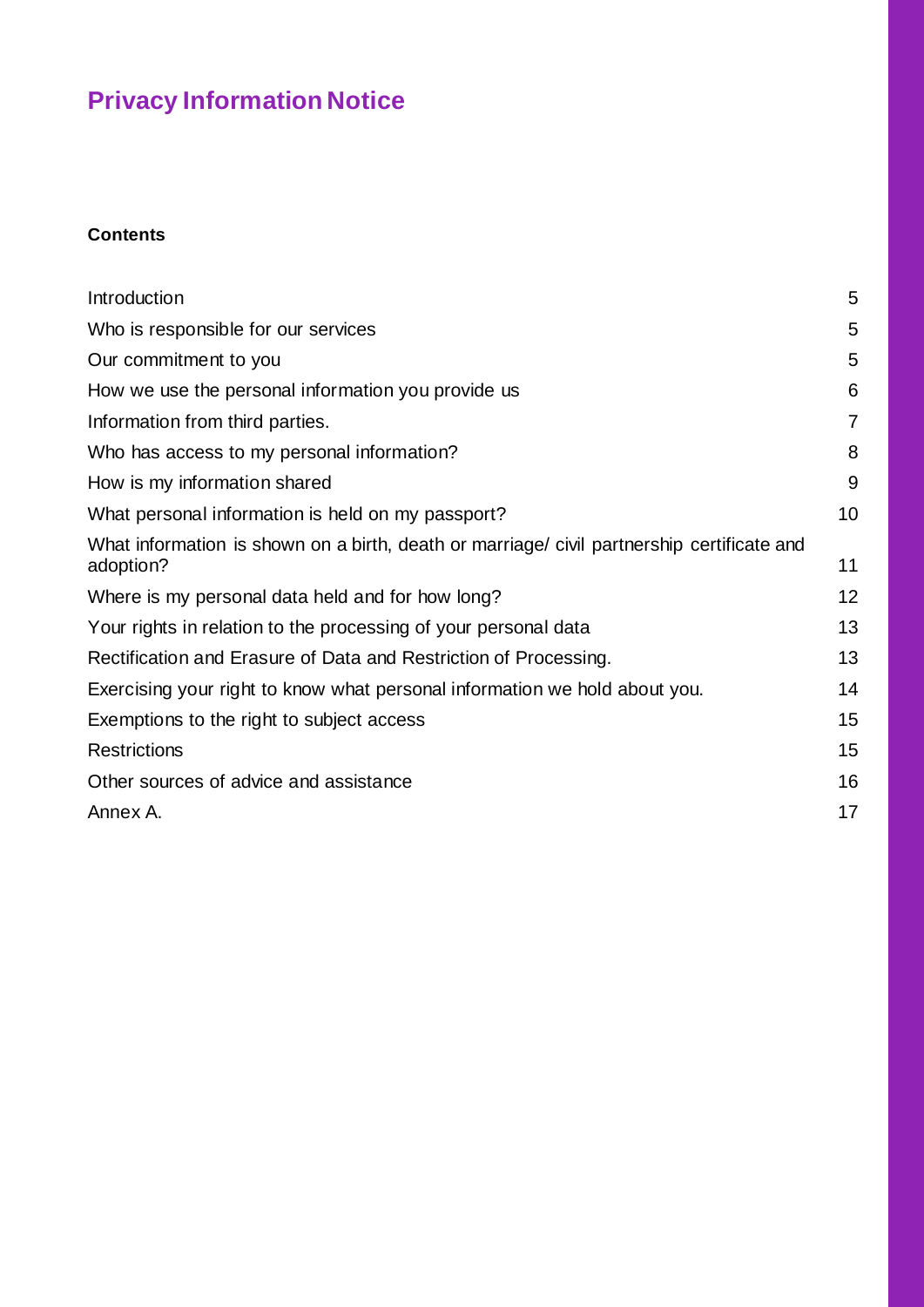## **Privacy Information Notice**

#### <span id="page-4-0"></span>**Introduction**

This policy explains your rights as an individual when using services provided by Her Majesty's Passport Office.

#### <span id="page-4-1"></span>**Who is responsible for our services**

Her Majesty's Passport Office (HM Passport Office) is responsible for the issue of the UK passport and for administering the civil registration process in England and Wales.

The Director General of HM Passport Office, Mark Thomson, who is also the Registrar General for England and Wales, is responsible for issuing passports on behalf of the Home Secretary under the powers of the Royal Prerogative.

The Registrar General is responsible for the registration of life events such births, deaths, marriages and civil partnerships in accordance with the law<sup>1</sup>. The service is delivered locally by registration officers and local authorities in England and Wales.

The Home Office at 2 Marsham Street, Westminster, London SW1P 4DF is the data controller for Passport Data. The Registrar General is a data controller for civil registration data who can be contacted at General Register Office, Trafalgar Road, Southport, PR8 2HH. The Superintendent Registrar is also a data controller for birth, death and marriage registrations and the local authority is a data controller for civil partnership registrations held locally.

The Data Protection Officer, James Alexander, can be contacted at Office of the DPO, Peel Building, 2 Marsham Street, London SW1P 4DF or Email**: dpo@homeoffice.gsi.gov.uk**

#### <span id="page-4-2"></span>**Our commitment to you**

Our aim is to safeguard and manage your personal information and ensure that it is held safely and securely. This will ensure that we protect your personal identity and support the wider Home Office public protection agenda of combating fraud and identity theft. We will do that by delivering policies and processes that meet the key values of:

**Transparency:** We will provide clear and accessible information about how and why we gather, use, retain and share personal information as well as making customers aware of how to exercise their rights to access or amend their information.

**Trusted and Secure:** We will ensure the security and accuracy of personal information, protecting it from loss or unauthorised disclosure. We will ensure that we manage this effectively, regularly monitoring and improving how our processes work.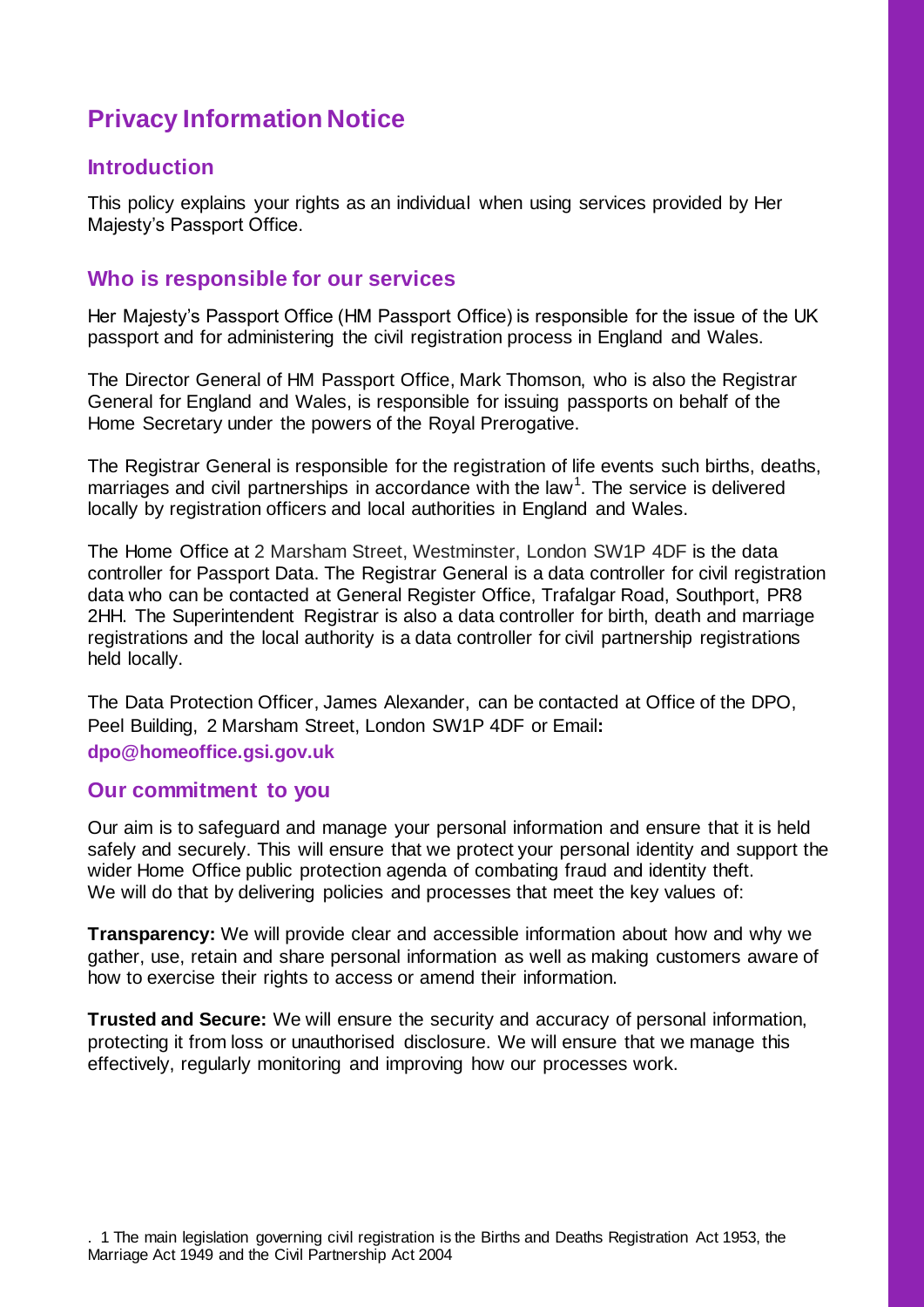**Benefits to the Citizen:** We will ensure that our management of personal information delivers benefits to the law-abiding citizen, either as an individual (e.g. by helping people travel abroad or access a service) or as a member of society (e.g. by helping protect the public). We will only share personal information with others when Ministers have agreed that such benefits exist in those circumstances, or where there is provision in law to provide access to information.

**Proportionality:** We will only gather personal information that is needed for carrying out our duties. We will not keep it for any longer than is necessary, ensuring that it is only seen by those who need it to do their jobs. We will only share information with others where the law allows this and we will provide the minimum amount of information needed to achieve the benefit.

**Value for Money:** We will ensure that we manage our data in a cost effective way so to ensure we deliver value for money to those who pay fees for our services.

For more information visit: [https://www.gov.uk/government/organisations/hm-passport](https://www.gov.uk/government/organisations/hm-passport-office/about)[office/about](https://www.gov.uk/government/organisations/hm-passport-office/about)

#### <span id="page-5-0"></span>**How we use the personal information you provide us**

Personal data is processed lawfully under Article 6 (1) (c) and/or (e) of the General Data Protection Regulation (GDPR). Article 6 (1) (c) relates to the lawful processing of personal data for compliance with legal obligations to which the data controller is subject. Article 6 (1) (e) relates to the lawful processing of personal data necessary for the performance of a task carried out in the public interest or in the exercise of official authority vested in the data controller.

The personal information we hold about you is gathered when:

- You make an application for a passport
- You countersign a passport application
- You attend a passport interview
- We require further information from you or a third party to support your application for a passport
- We receive information about your registration of a birth, death, marriage, civil partnership in England and Wales from local registrars or from the British authorities such as Armed Forces or a consul where the event is registered overseas.
- We receive information about a parental order, adoption or gender recognition certificate
- You make an application for a certificate.
- We require further information from you in connection with a passport or registration event, for example, if you apply for a birth, marriage or death entry to be corrected

This information will be used, as appropriate, to enable us to:

- Verify your identity and nationality in order to make a decision on your passport application and assist in its delivery
- Create a central record of registration events and produce indexes to enable any member of the public to apply for and obtain copies of certificates
- Complete our response to any queries or comments you may have, and
- Improve our customer services.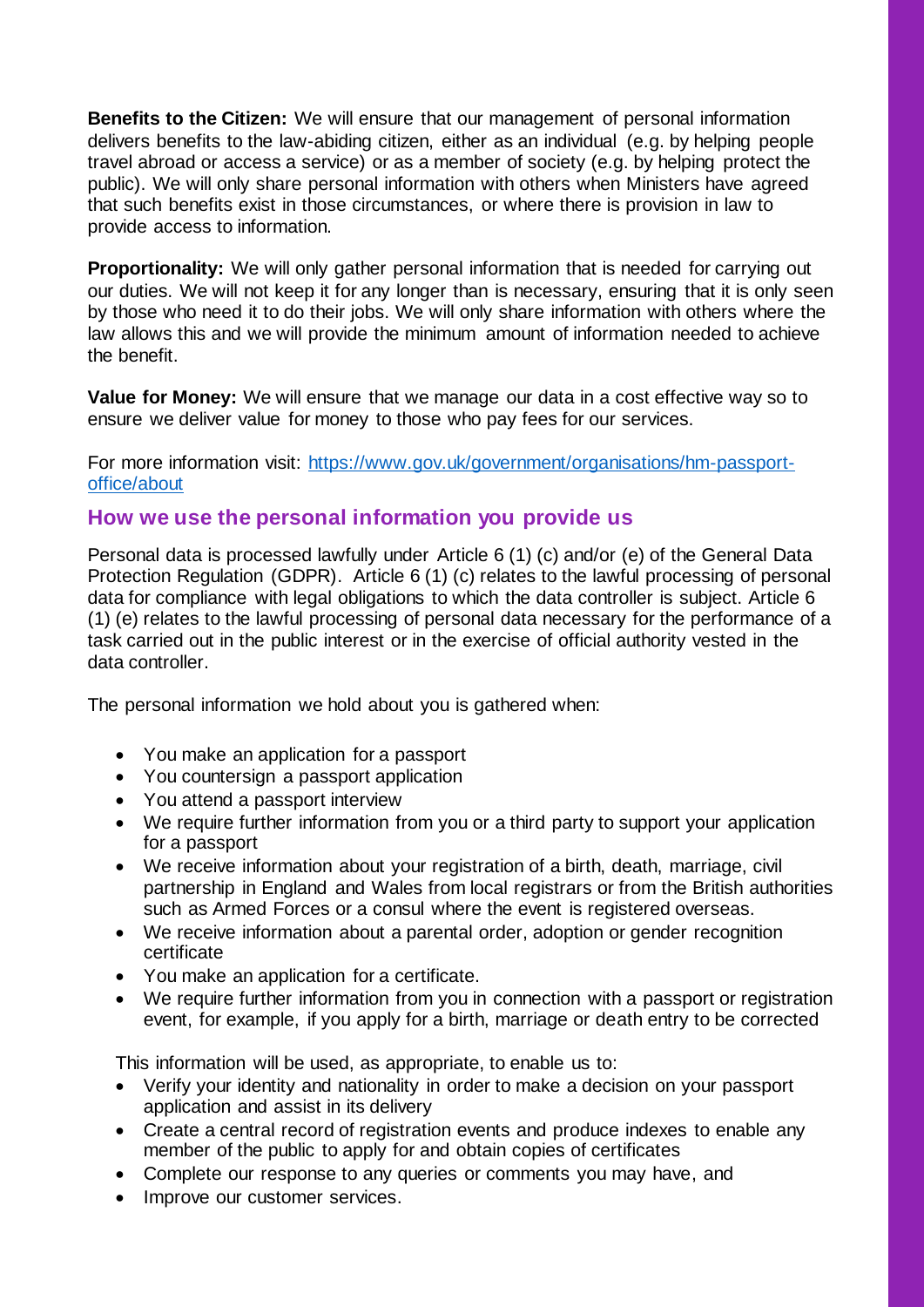In some cases, we will send you a text or email acknowledging receipt of an application, confirming successful completion of an application or to confirm an appointment, when you have provided us with a mobile telephone number or email address. We will also attempt to send you a text to remind you when your passport is reaching the end of its validity.

Information will be recorded as part of dealing with any applications or queries you make – for example, case notes on how we make a decision on your passport application or whether to correct a civil registration record, or audio recordings of a call made to our call centre.

When using our online services, this sometimes involves placing small amounts of information on your device, for example, computer or mobile phone. These include small files known as cookies. They cannot be used to identify you personally. Our cookies policy provides more information:

#### <https://www.gov.uk/help/cookies>

In addition, we may sometimes use the personal information we hold about you for a number of other purposes:

- **Customer Research:** You may be contacted about the services we offer and to get your opinion about how such services should be run in the future. Please see ["Exercising other important rights about your personal information"](#page-13-0) below for information.
- **Training and Assurance:** We may use your personal information when training our staff – primarily when training those conducting interviews or dealing with customers over the telephone. We will also review your personal information as a necessary part of conducting audits to ensure that our staff are carrying out their duties effectively and in accordance with the law.
- **Testing our systems:** We prefer to use "dummy" or anonymised data for testing our IT systems but exceptionally, we may need to use some of your personal information to assist in testing our systems effectively where no other reasonable alternative exists. In such circumstances, we ensure that the security and integrity of your data is never put at risk.
- **Statistical analysis:** In order to review the effectiveness of our services, we will collate information to measure and judge our performance. Wherever possible, we will use anonymised data to achieve this but some of your personal information may be involved in conducting such analysis where no reasonable alternative exists.

#### <span id="page-6-0"></span>**Information from third parties.**

We may request information from other sources when you have applied for a passport or contacted us about a registration event. We will do this in order to verify information or the authenticity of supporting documents provided by you. This includes:

- Contacting a counter signatory of a passport application
- Obtaining information from other government departments or a credit reference agency
- Contacting the issuer of a supporting document provided by you with your application to ensure that it is authentic – this applies to documents issued in the UK and overseas, and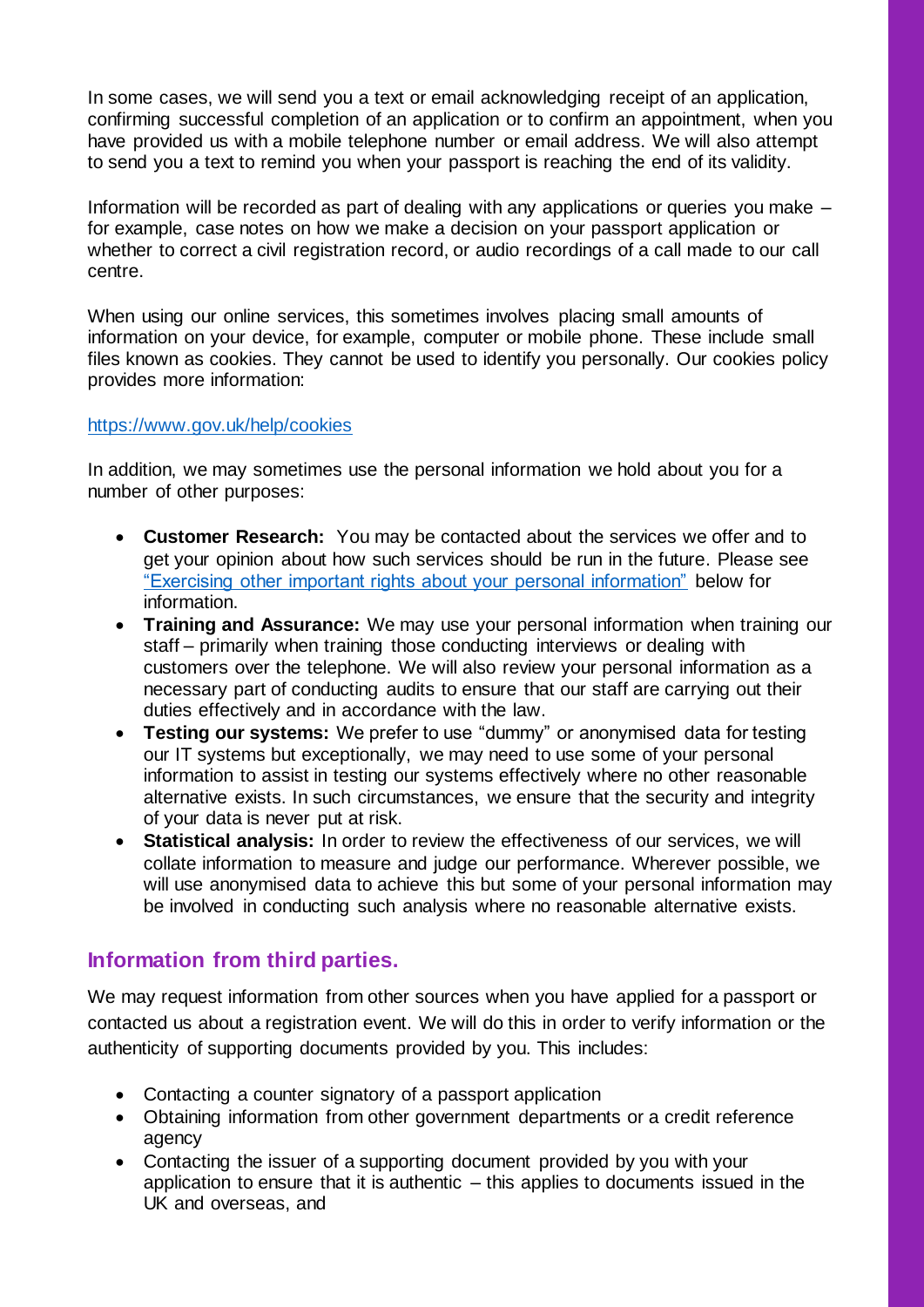- If you are called for a passport interview, obtaining information from other government departments or a credit reference agency that helps the interviewer confirm your identity and that the passport application we have checked belongs to you
- Other than counter signatories, information from third parties will only be sought where there is legal power to do so or it is expressly to prevent or detect criminal activity.

#### <span id="page-7-0"></span>**Who has access to my personal information?**

As part of our Operational processes your personal information will only be available to those who have a need to see it in order to carry out their duties. We have put in place a range of policies, processes, and system controls in order to enforce this principle. Staff who have access to personal information must obtain security clearance and their activity is subject to random audit and review.

A number of organisations are contracted by or subject to agreement with the Director General of HM Passport Office to deliver HM Passport Office services. To do this, they will often handle your personal data on our behalf and under our instructions. These organisations, as "data processors", conduct the following work:

- **Sopra Steria:** Opening passport applications received in the post and recording their contents onto our passport application processing system; processing reports of passports which have been reported as lost or stolen, and writing to you if we need some additional information to support your application
- **DXC:** Developing and supporting our online application channel, passport application processing system, passport records database and supporting IT systems.
- **De La Rue:** Printing passports where an application has been approved by HM Passport Office.
- **DX Secure:** Delivering passports and returning supporting documents in the UK.
- **DHL:** Delivering passports and returning supporting document to customers outside of the UK.
- **Credit reference agencies:** Assisting with statistical analysis.
- **VFS Global and TLScontact:** provide passport application submission services, interview facilitation, DNA facilitation, and passport and document collection services overseas.
- **The Foreign and Commonwealth Office and FCO Services:** Receive and facilitate processing of some British passport applications made overseas on our behalf.
- **Home Office Digital Data and Technology:** Host and maintain the computer systems used for the registration of births, deaths, marriages and civil partnerships and for online certificate ordering.
- **Post Office Ltd:** Providing the Check & Send service which helps customers submit applications to HM Passport Office.
- **Teleperformance:** Answering initial customer enquiries at our contact centre for the Passport Advice line in the UK and sending letters to invite some applicants to an interview
- **Church of England and other denominations relating to marriage ceremonies held in their buildings.**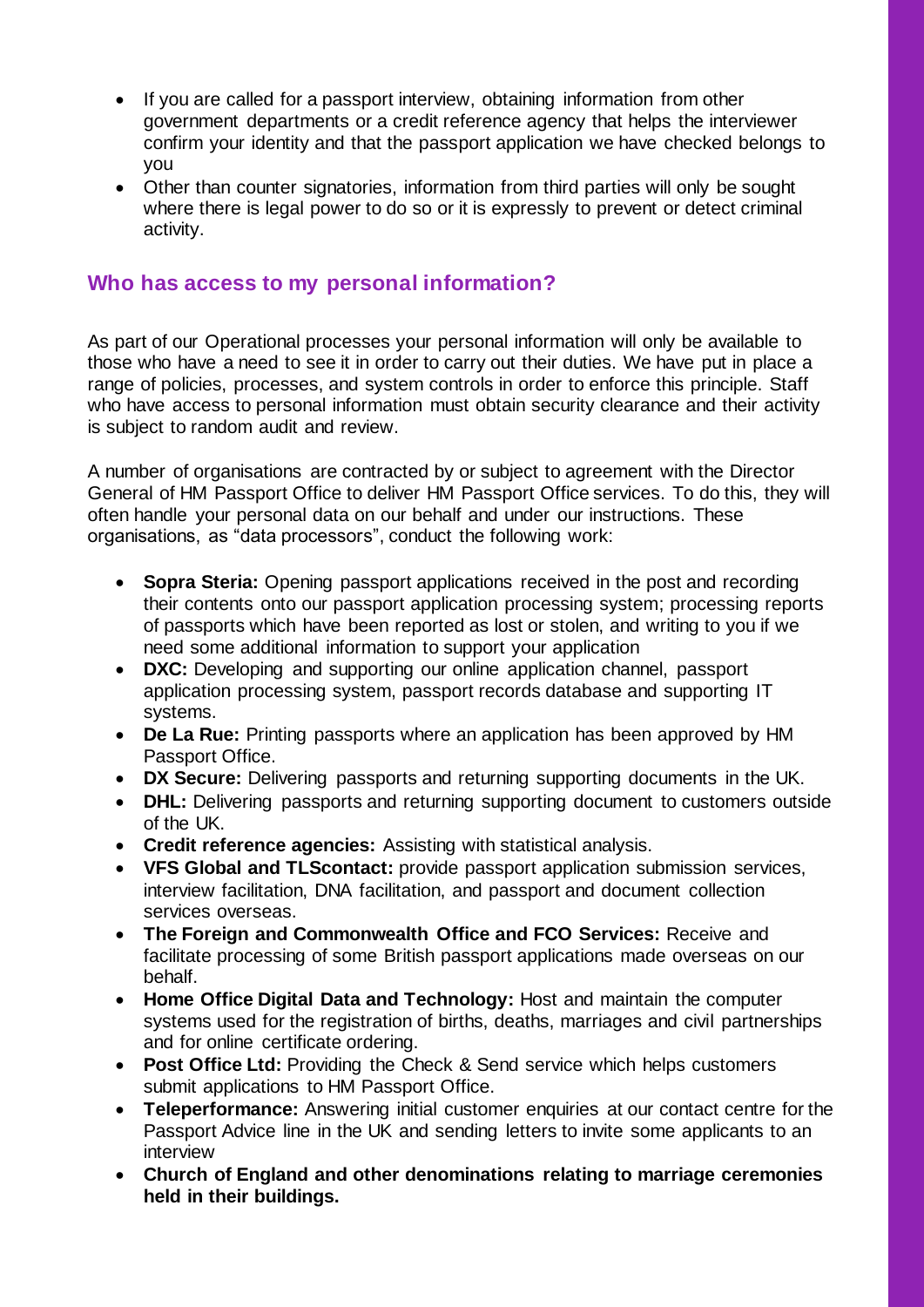**Kainos, Equal Experts and Interact Consulting** assist with software and programme development of HM Passport Office systems.

HM Passport Office does not share data unless it is lawful, proportionate and relevant to do so.

#### <span id="page-8-0"></span>**How is my information shared**

HM Passport office may also share data with other government departments, law enforcement agencies and local authorities to help fulfill their aims and objectives.

A copy of any register entry will be provided by the Registrar General in accordance with the law to any applicant, provided they supply enough information to identify the entry concerned and pay the appropriate fee. The copy may only be issued in the form of a paper certified copy (a "certificate"). An application for a certificate may also be made to the local office where the event was registered.

A central index of registration events is publicly available in order to help members of the public identify the registration record they might need. Information about the indexes can be found at [Research your family history using the General Register Office.](https://www.gov.uk/research-family-history)

Civil registrations records are also shared for:

- Statistical or research purposes
- Administrative purposes by official bodies e.g. for ensuring records are up to date
- Fraud prevention or detection.

A full list of the Registrar General's data sharing arrangements can be found at [Annex](#page-16-0) A

Other services provided by HM Passport Office include:

Passport validation service (PVS) to support the business community and government departments in preventing fraud and crime.

This includes:

- Law enforcement agencies to help prevent and detect crime
- For employment purposes in order to check the immigration status of potential employees
- Facilitate passport and consular services overseas, and
- Financial services to prevent or detect fraud.
- Other government agencies to help fulfill their aims and objectives.

The PVS service may confirm if a passport is valid based on information provided by a PVS customer but will not disclose your personal information. Law enforcement organisations, other government departments and financial bodies may access the Data Verification Application (DVA) system records directly, and may therefore have access to personal data. Data sharing will only take place where there is a statutory power in place that permits the data sharing to occur.

Life Events Verification (LEV) is a service that currently provides for the electronic verification of birth registration data to government departments. LEV will enable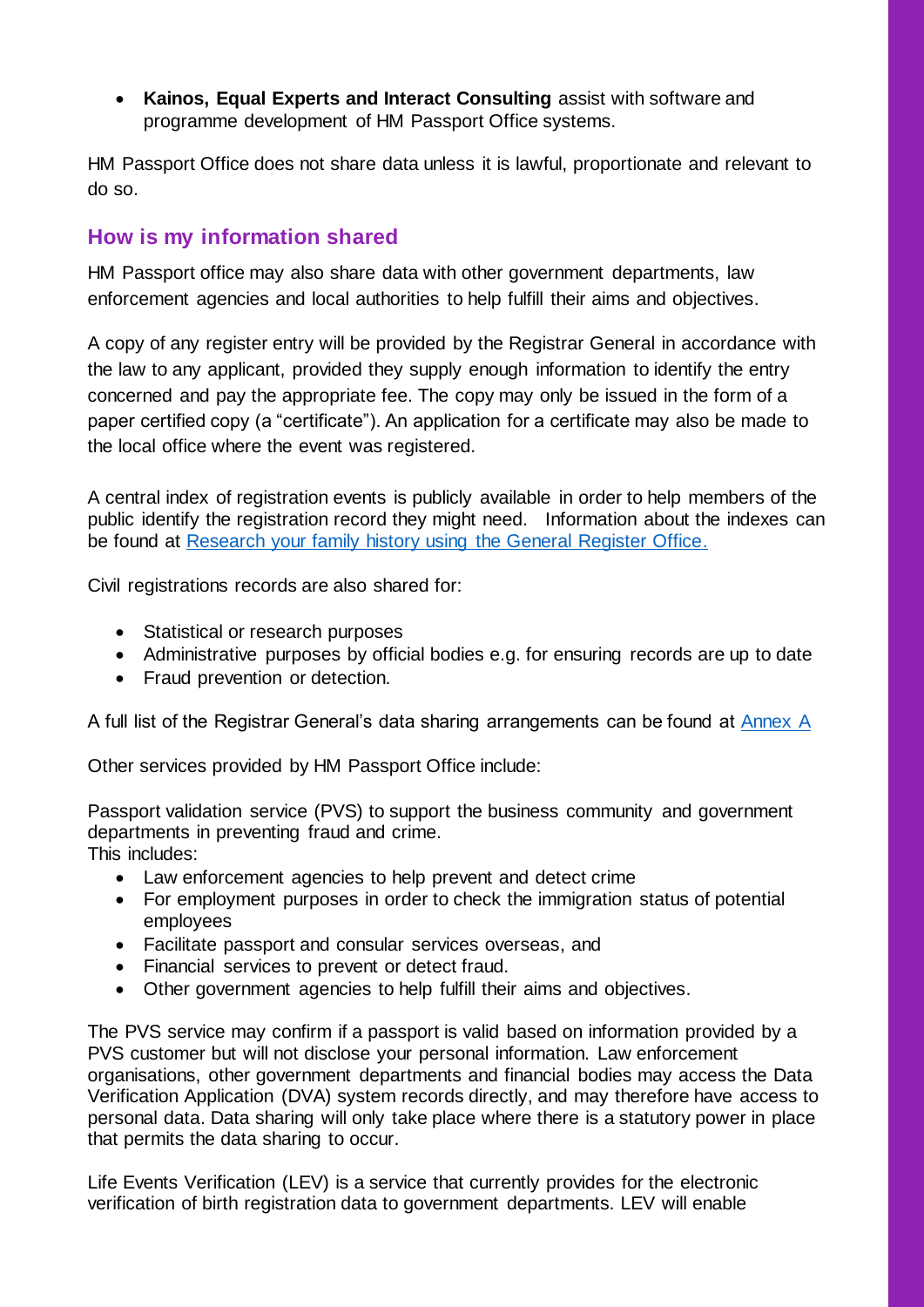government departments, including HMRC, UKVI, to verify births registered in England and Wales after 2009 instead of checking a paper birth certificate.

#### <span id="page-9-0"></span>**Information transferred outside of the United Kingdom.**

Information regarding the delivery of your passport or certificate may be shared with DHL who provide a passport delivery services overseas. Your data may be stored outside of the United Kingdom by DHL, but will be stored in a manner that meets HM Passport Office standards.

HM Passport Office may share information with overseas law enforcement agencies such as Europol or Immigration Enforcement Investigation for the purpose of preventing, investigating and prosecuting crime and fraud overseas.

VFS Global and TLScontact, The Foreign and Commonwealth Office and FCO Services receive and facilitate the processing of some British passport applications made overseas on our behalf.

HM Passport Office may contact applicants and counter signatories from outside of the United Kingdom, directly by email, text, phone or post. HM Passport Office cannot assure the integrity of communications or IT systems which do not form part of HM Passport Office services or those of its business partners.

#### <span id="page-9-1"></span>**What personal information is held on my passport?**

Your passport will contain the following personal information:

Passport number Surname First name(s) Date of birth Place of birth Gender Validity Digitised image (photograph) Signature (if recorded digitally).

Your personal information, digitised image and signature are all located on the personal details page of the passport. The page is in two parts. The upper part is for visual inspection, while the lower part consists of two lines of print which can be read by special passport-reading equipment at immigration controls – it contains no additional information compared to what is listed on the page already. It simply repeats this information in a way that can be easily read by such equipment.

In 2006, HM Passport Office introduced the e-passports, which include a chip. The chip stores your digitised image and the personal information printed on the personal details page of your passport and so there is no personal information held on the chip that you cannot see already.

Once information has been placed on the chip, it cannot be amended. When the chip is being read by passport reading equipment, the information on the chip is protected against third parties reading the information from a distance (known as "eavesdropping" or "skimming") by an advanced digital encryption technique.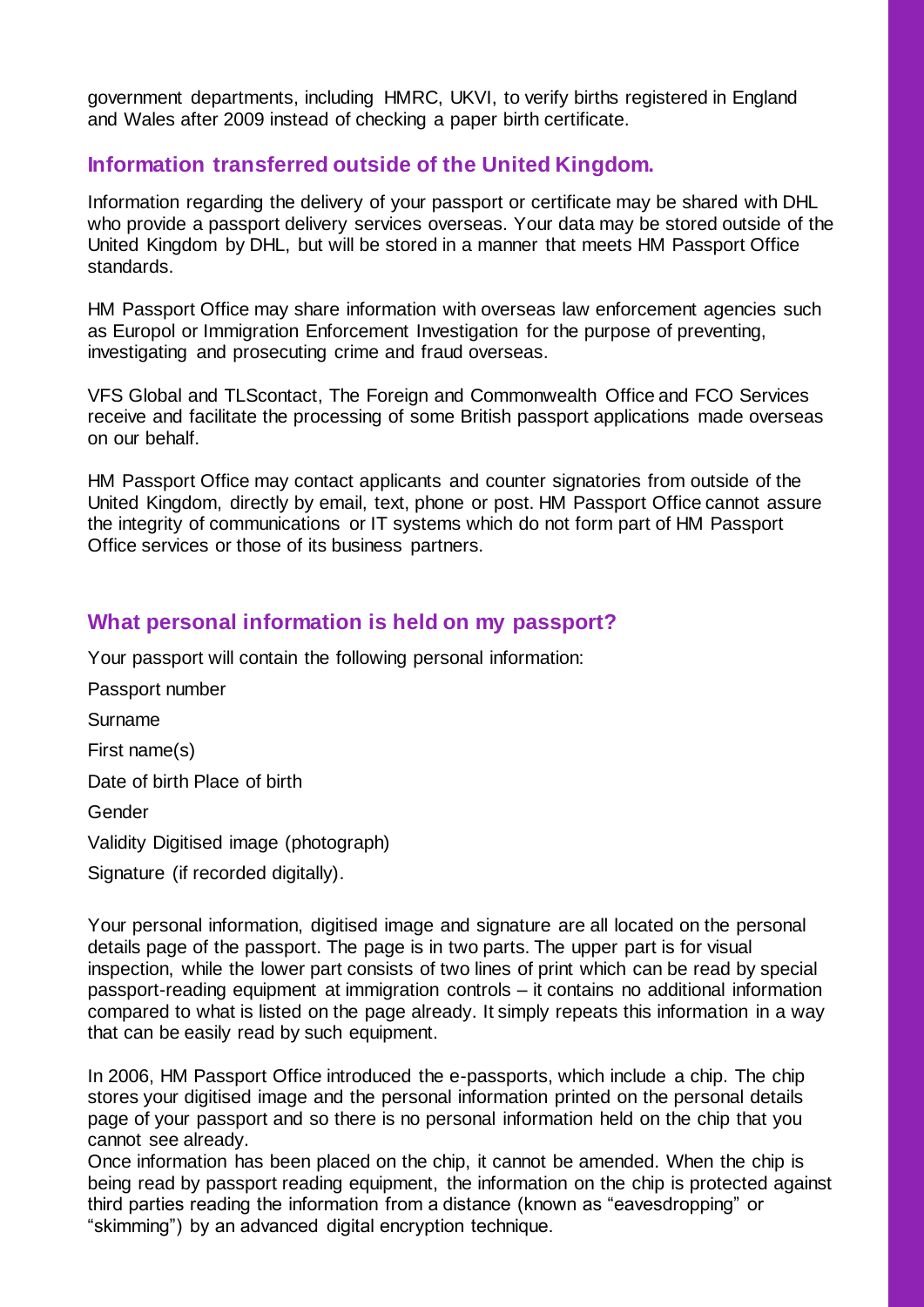## <span id="page-10-0"></span>**What information is shown on a birth, death or marriage/ civil partnership certificate and adoption?**

The format of birth, marriage and death certificates has varied over the years and the content may differ depending on when the event was registered, but generally speaking will include the following information:

#### **Birth:**

Registration district and sub district of birth Entry number, date and place of birth Name and surname Gender Name, surname and occupation of father (if recorded) Name, surname and occupation of mother Usual address Name, surname and usual address of the informant (if not the mother or father) Date of registration Name of registrar

#### **Death:**

Registration district and sub district of death Entry number Gender, date and place of death Name, surname, maiden name (if applicable) Occupation and usual address of the deceased Date and place of birth of the deceased Name, surname and usual address of the informant Cause of death Date of registration Name of the registrar

#### **Marriage:**

District of marriage Place of marriage Entry number Date of marriage Name and surname of parties to the marriage Age, condition, rank or profession Residence at the time of the marriage Name, surname and rank or profession of each party's father Signatures of both parties and their witnesses Name of the person(s) who conducted, and registered the marriage

#### **Adoption:**

Entry number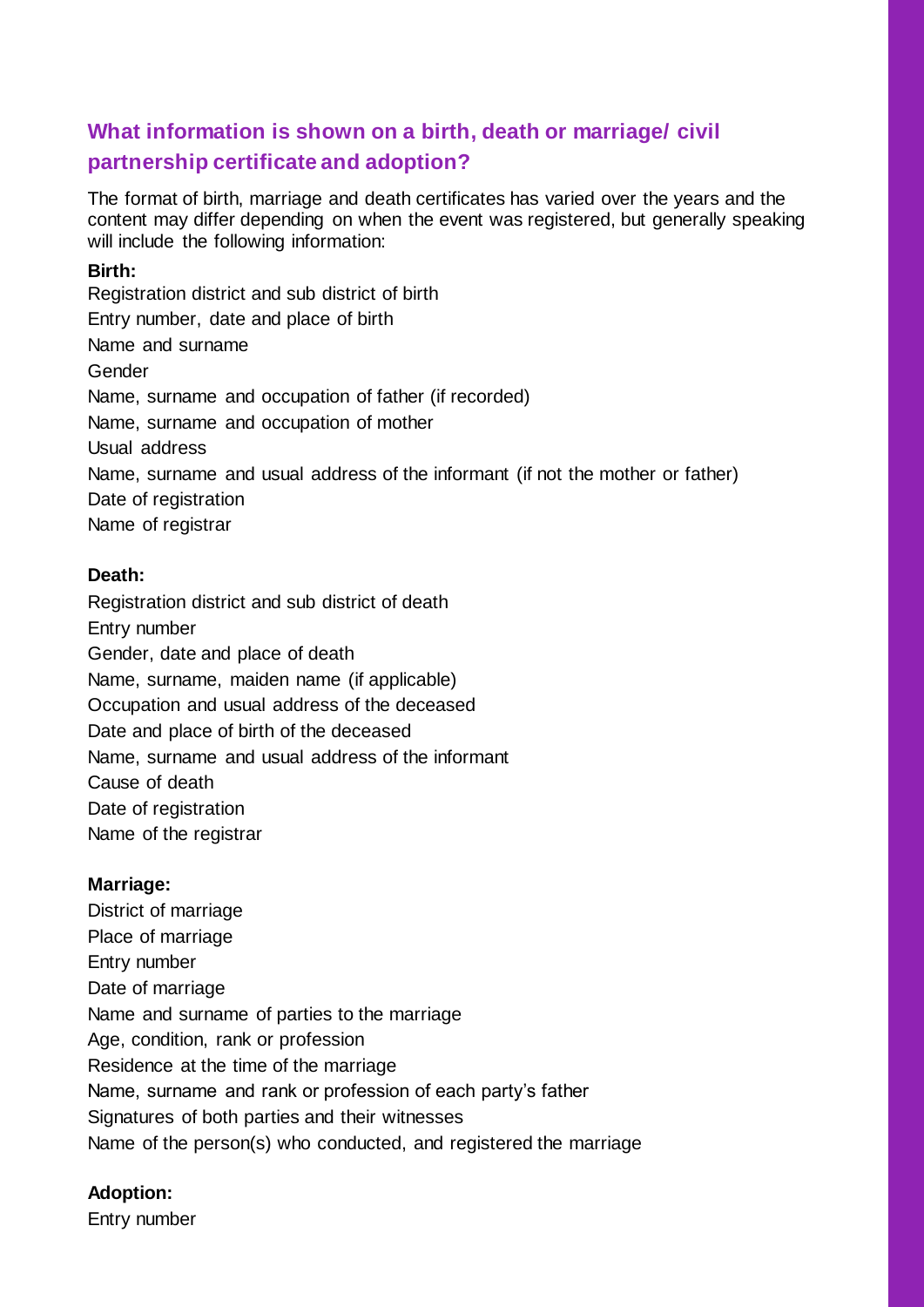Date of birth

Registration district and sub district of birth, or place and country of birth (if born abroad) Name and surname Gender Name and surname, address and occupation of the parent(s) of the adopted child Date of adoption order or date on which the adoption was effected Description of court by whom effected Date of entry Signature of officer deputed by Registrar General to attest the entry

#### **Civil Partnership:**

Registration Authority where the civil partnership was registered Date and place of civil partnership registration Name and surname of civil partners Date of birth, gender, condition and occupation of the civil partners Residence at the time of the civil partnership registration Father's name, surname and occupation of each civil partner Mother's name, surname and occupation of each civil partner Signatures of civil partners Name and surname of witnesses Signature of civil partnership registrar

### <span id="page-11-0"></span>**Where is my personal data held and for how long?**

The databases hosting passport and civil registration records are located in the UK and are subject to security oversight and review in compliance with agreed Government standards. A record held in other formats such as paper or microfiche are similarly subject to oversight and review.

Where you have applied for a passport overseas, records of your application are held securely overseas at consular posts by our partner VFS Global and TLScontact or the Foreign and Commonwealth Office. In some circumstances, our market research partners may store information securely overseas when they are collecting information from participants. We tell participants when this is the case at the point of collection.

Where you have applied for a passport or a certificate, the information gathered will be destroyed at different times based on the information in question and how long it is necessary to keep it. For example: Personal information obtained from other organisations in order to verify information on a passport application or to support an interview will be deleted 28 days after a passport has been issued. Such information may be retained for longer where the application was refused or it is required for the purpose of the prevention or detection of crime.

Information about passport deliveries are ordinarily retained for three months for UK deliveries and six months for overseas deliveries in order to address any subsequent queries from customers and to retain evidence of delivery or attempted delivery. Such information may be retained for longer where it is required for the purpose of the prevention or detection of crime.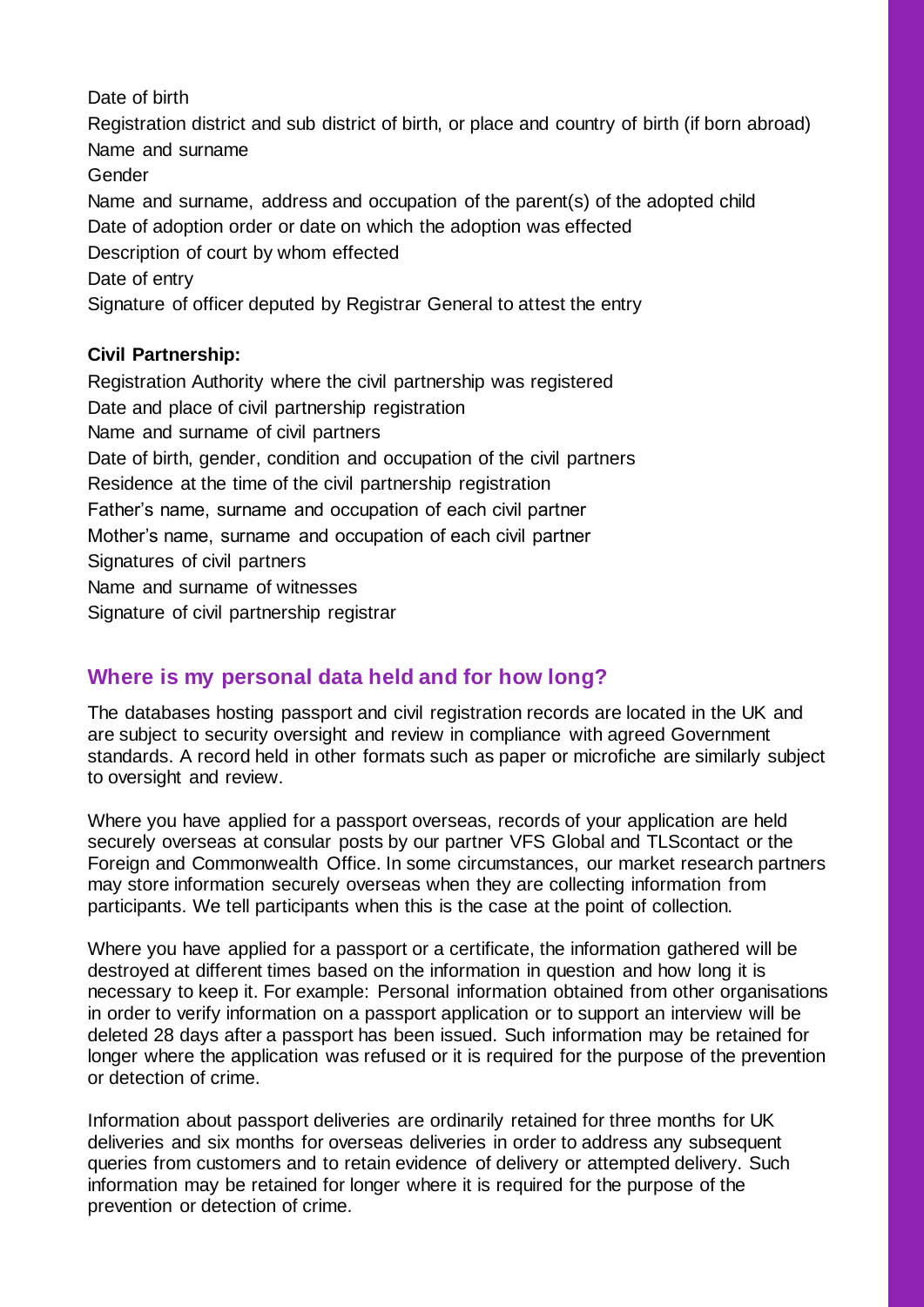We keep records of civil registration events indefinitely as a record to which the public has access. In addition, records of what passports have been issued and the key information included on such passports are kept for 80 years.

We keep our retention periods under review and will update this section should we make changes.

For more information see [What to keep: Home Office guide to managing information.](https://www.gov.uk/government/publications/home-office-retention-and-disposal-standards/what-to-keep-home-office-guide-to-managing-information)

#### <span id="page-12-1"></span>**Your rights in relation to the processing of your personal data**

We will ensure that we fulfil our legal duty to comply with the General Data Protection Regulation, including meeting your rights to:

- Request a copy of the personal information we hold about you, subject to a number of exceptions under data protection and civil registration law.
- Make sure that the personal information we hold about you is accurate and ask for a correction if necessary and where legislation allows.
- Expect your personal information gathered during the passport process is never used for the purpose of direct marketing. Please note that civil registration records are records to which the public have access and it is a matter for any purchaser of that record to ensure that personal information is used lawfully.
- Expect processing of your personal information in a way that is likely to cause you damage or distress is prevented or ceased.
- Ask that a decision which would significantly affect you should not be taken by automatic means.

#### <span id="page-12-0"></span>**Rectification and Erasure of Data and Restriction of Processing.**

HM Passport Office will do its upmost to ensure it records accurately the information provided on applications. If errors exist applicants can contact HM Passport Office to correct records. Evidence may be requested to support a request for change in order to reduce the risk of crime or fraud. HM Passport Office may refuse to amend records where sufficient evidence is not available or where request are not within its legal jurisdiction.

The personal data collected from applications is used to administer existing services, such as confirming the validity of passports or protecting individuals against fraudulent applications submitted in their identity. The erasure or restricted processing of data collected would have a disproportionate impact upon the ability of HM Passport Office to carry out its core functions. Requests for restrictions of processing will be restricted to requests to be excluded from market research.

If you do not wish to be contacted for market research purposes you can contact [customerinsight@hmpo.gsi.gov.uk](mailto:customerinsight@hmpo.gsi.gov.uk) asking to be opted out of market research. In your email you should provide providing the following information: Title Full Name Address Date of Birth Email address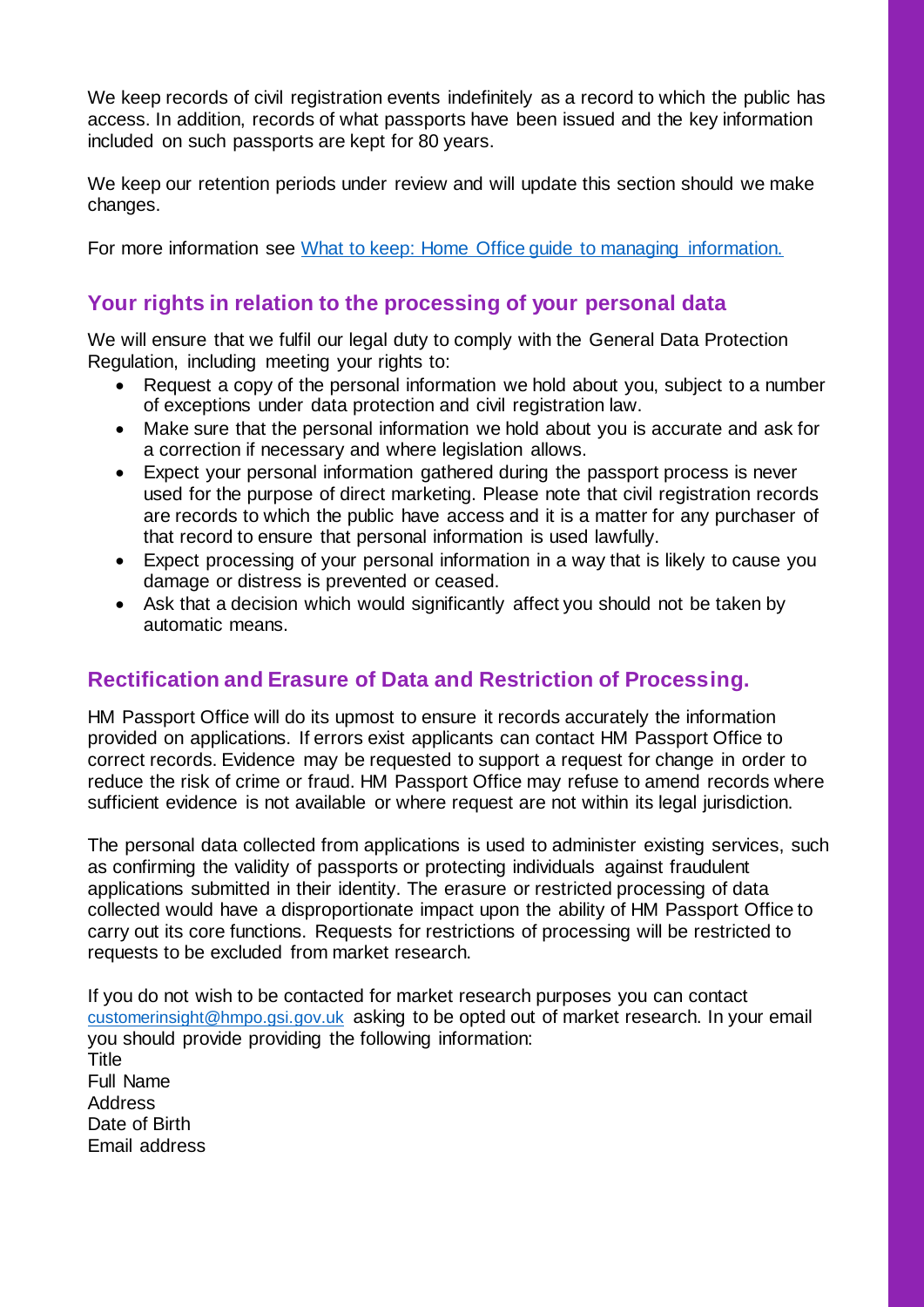## <span id="page-13-0"></span>**Exercising your right to know what personal information we hold about**

#### **you.**

You have the right to be told if HM Passport Office holds any personal information about you and if so to be given a copy. The personal information must be provided to you in a clear form. These are sometimes known as "subject access" rights.

The General Data Protection Regulation also gives you other rights about how your personal information is handled. An individual has the right to:

- Ensure that the personal data held by HM Passport Office about them is accurate
- Be assured that their data is never used for the purpose of direct marketing
- Have processing of their data prevented or ceased if it is conducted in a manner which is likely to cause them damage or distress, and
- Object and state if they do not wish to have a decision which would have a significant effect on them taken by automatic means.

#### **Making a request**

If you would like to apply for a copy of your personal information, you should: Make a request in writing using the details below Provide us with information to help find your records. At a minimum, this should include:

- Your name
- Your date of birth
- Your address
- Any previous name you were known by

If applicable, your UK passport number, (if you have lost your passport, please try to provide us with an approximate date and place of issue).

Provide us with a means of verifying your identity. The best way of doing this is to provide a copy of the personal details page of your passport. If you do not have a passport, we will accept a photocopy of your photo card driving licence or another form of official photo ID.

Where your request applies solely to information about you contained as part of a civil registration record, such as your birth registration, you should make an application for a copy of the certificate by applying online through the GOV.UK website: **<https://www.gov.uk/order-copy-birth-death-marriage-certificate>** Or by contacting your local Registration office at your local authority.

We have developed a subject access request form for you to use. You do not have to use it in order to make a subject access request. However, it is a useful guide to help you provide all the information we need in order to deal with your application as quickly and smoothly as possible. Download the **[Subject access request form](https://www.gov.uk/government/publications/subject-access-request-form)** here. We will be happy to help you complete the request. The Citizens Advice Bureau may also be able to help.

Contact details for making a subject access request: Disclosure of Information Section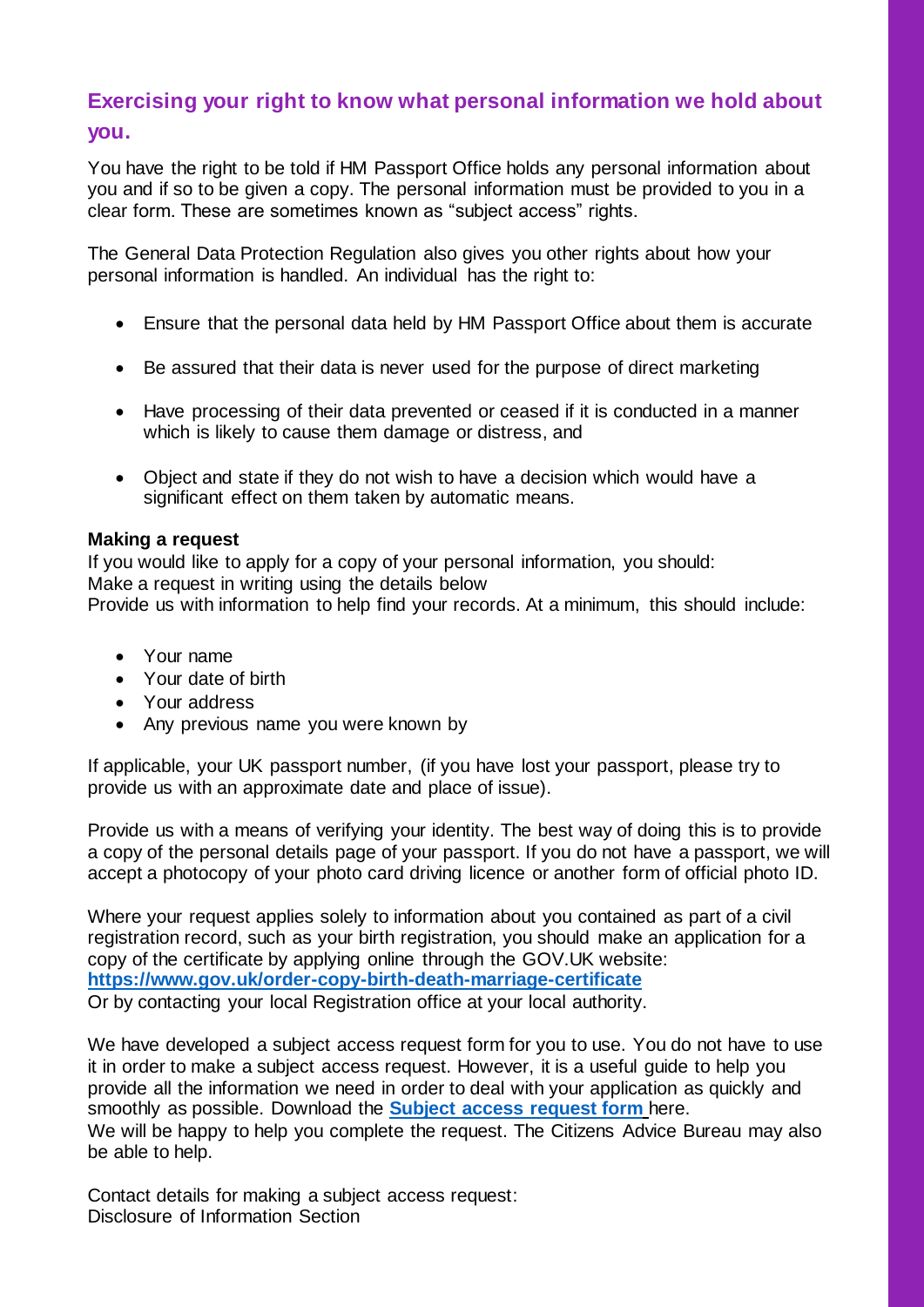Her Majesty's Passport Office Aragon Court Northminster Road **Peterborough** PE1 1QG

#### **Email: DPA.Queries@hmpo.gsi.gov.uk**

#### <span id="page-14-1"></span>**Exemptions to the right to subject access**

There may be some cases where we do not provide you with all the information we hold about you. This occurs when some specific exemptions within the General Data Protection Regulation and the Freedom of Information Act 2000 are used or in order to comply with civil registration law. For example, we are allowed to refuse requests where providing personal information would be likely to:

Prejudice the prevention or detection of crime (see [Law Enforcement Processing below\)](#page-14-0) Disclose personal information about another person Disclose adoption records for those not yet 18 years old Disclose information which relates to a person who has made an application under the Gender Recognition Act.

When we use an exemption set out in legislation, we will let you know about this in our response to your request. Consideration will be carried out in accordance with the Guides to Information provided by the Information Commissioner's Office.

#### <span id="page-14-0"></span>**Law Enforcement Processing**

Law enforcement processing is carried out by the Home Office acting as a data controller where the primary purpose of the processing is for the '*prevention, investigation, detection or prosecution of criminal offences or the execution of criminal penalties, including the safeguarding against and the prevention of threats to public security*'.

When the Home Office is carrying out law enforcement processing, it may not always be appropriate to provide this information at the point of data collection, or directly to a data subject. This is because it could potentially undermine the law enforcement purpose for which the data is being processed. Further information see Home Office personal [information charter.](https://www.gov.uk/government/organisations/home-office/about/personal-information-charter)

#### <span id="page-14-2"></span>**Restrictions**

HM Passport Office may restrict your right to information if doing so would be a necessary and proportionate measure to:

- a) avoid obstructing an official or legal inquiry, investigation or procedure;
- b) avoid prejudicing the prevention, detection, investigation or prosecution of criminal offences or the execution of criminal penalties;
- c) protect public security;
- d) protect national security; or
- e) protect the rights and freedoms of others.

In such circumstances HM Passport Office will notify you in writing of the following:

- what information has not been provided, and the reasons for this;
- your rights of complaint to the Information Commissioner, and to apply to a court.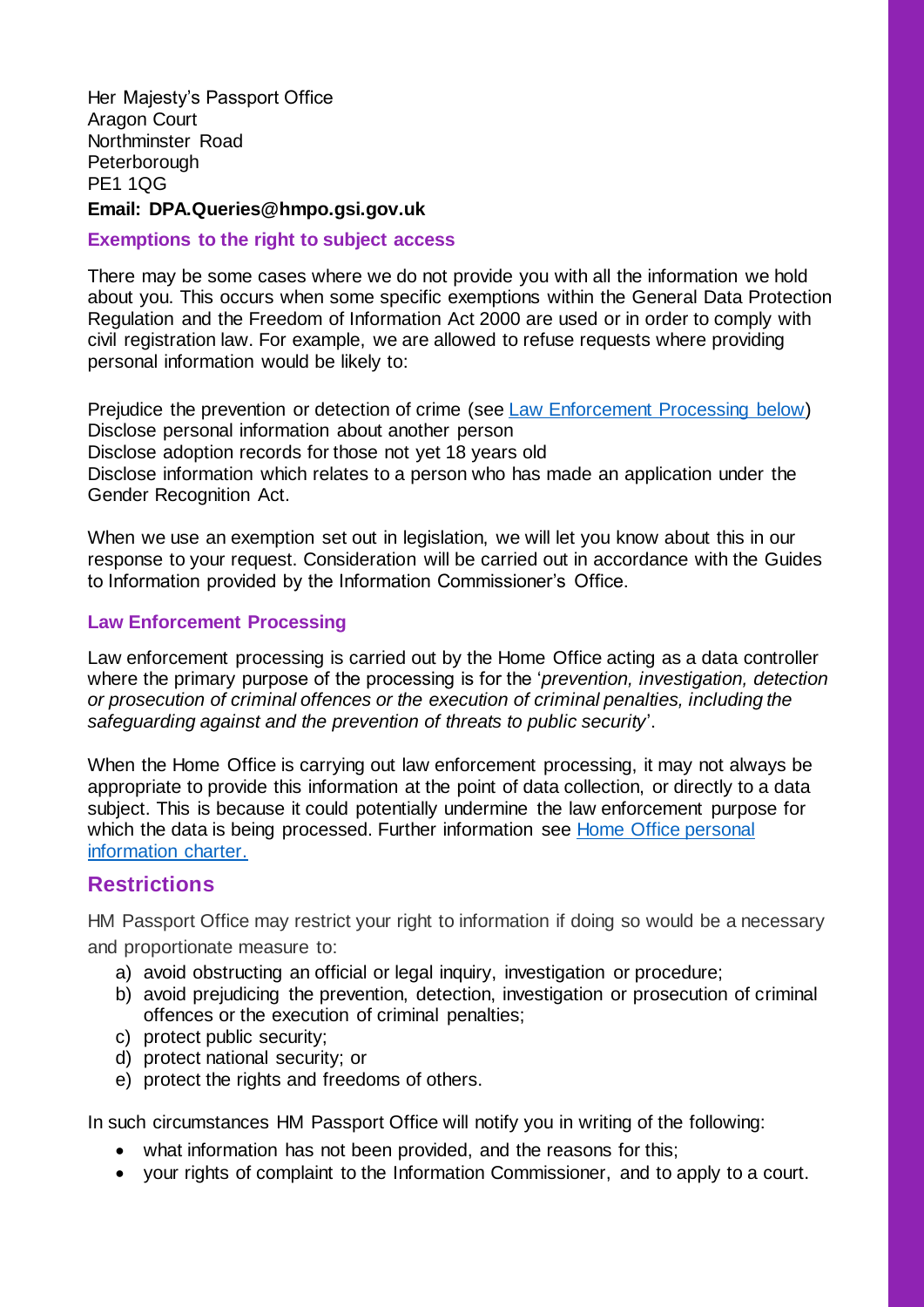This requirement to provide information about the exercise of the restriction does not apply if the Home Office decides this would undermine the purpose of applying the restriction.

#### <span id="page-15-0"></span>**Other sources of advice and assistance**

You also have the right to complain to the Information Commissioner's Office about the way we are handling your personal information.

Further information and advice can be obtained from the Information Commissioner and the Citizens Advice Bureau, whose contact details are as follows:

The Office of the Information Commissioner

Wycliffe House

Water Lane

Wilmslow

**Cheshire** 

SK9 5AF Website: [ICO.org.uk](https://ico.org.uk/)

#### **Citizen Advice Bureau:**

To find your nearest Citizens Advice Bureau, go to the "Get advice" pages of the **[Citizens](https://www.citizensadvice.org.uk/)  [Advice website](https://www.citizensadvice.org.uk/)**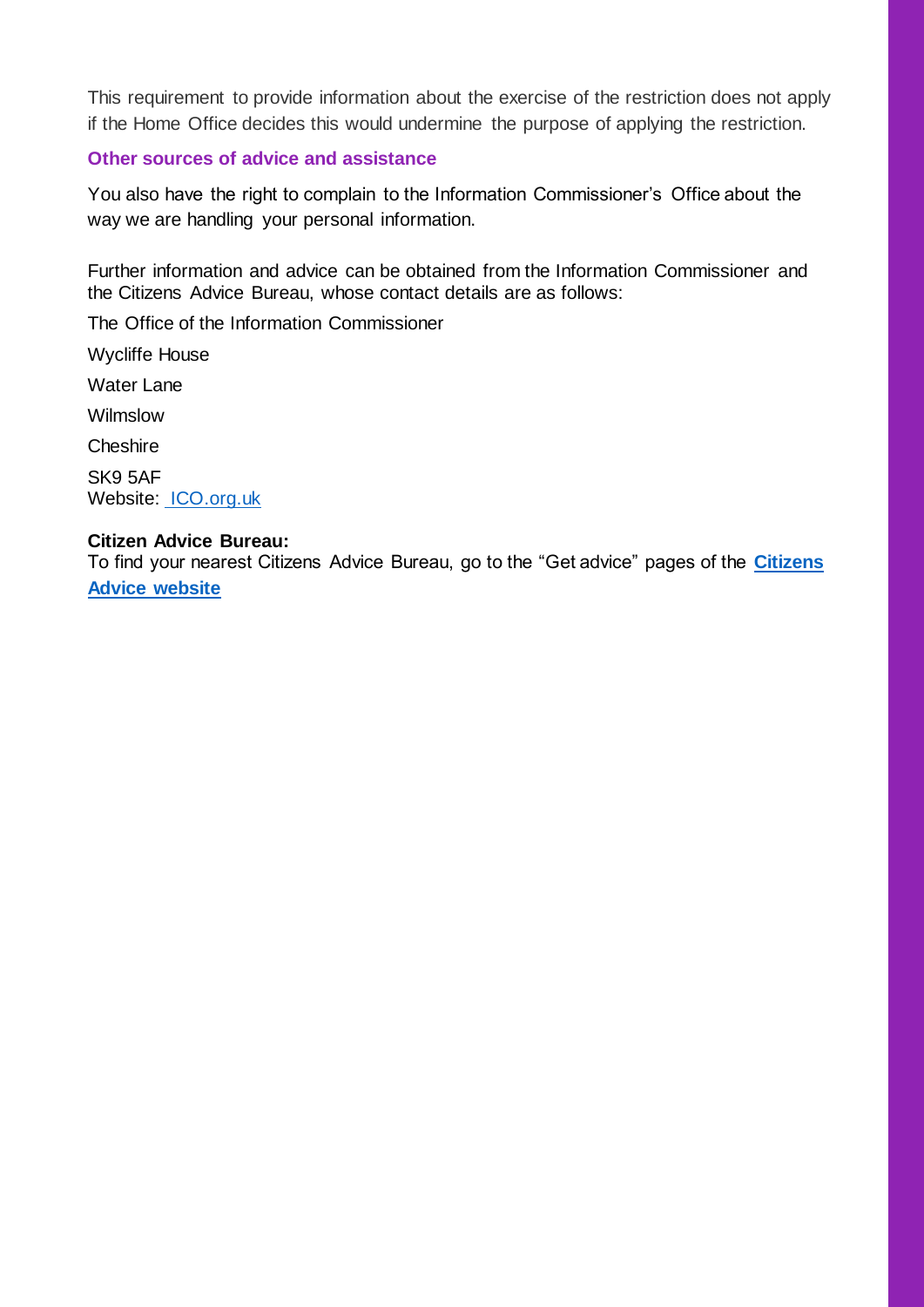## <span id="page-16-0"></span>**Annex A.**

## **List of personal data processing activities by the Registrar General**

#### **1. Collection of personal data**

| <b>DATA</b>     | <b>PURPOSE</b>             | <b>INFORMATION</b>                                                                      | <b>PERSONAL</b>           | <b>STATUTORY</b>    | <b>LAWFUL BASIS</b>                      |
|-----------------|----------------------------|-----------------------------------------------------------------------------------------|---------------------------|---------------------|------------------------------------------|
| <b>PROVIDER</b> |                            |                                                                                         | <b>DATA</b>               | <b>BASIS</b>        | (Under Article 6                         |
|                 |                            |                                                                                         |                           |                     | GDPR)                                    |
| Superintendent  | To compile                 | Registration district and                                                               | Yes                       | S27 Births and      | 6 (c) legal obligation                   |
| registrar       | and maintain a             | sub district of birth                                                                   |                           | Deaths Registration |                                          |
|                 | central record<br>of birth | Entry number, date and                                                                  |                           | Act 1953            | The rights to object to<br>processing of |
|                 | registrations              | place of birth                                                                          |                           |                     | personal data or have                    |
|                 |                            | Name and surname                                                                        |                           |                     | personal data erased                     |
|                 |                            | Sex                                                                                     |                           |                     | do not apply                             |
|                 |                            | Name, surname and<br>occupation of father (if<br>recorded)                              |                           |                     |                                          |
|                 |                            | Name, surname and<br>occupation of mother                                               |                           |                     |                                          |
|                 |                            | Usual address                                                                           |                           |                     |                                          |
|                 |                            | Name, surname and<br>usual address of the<br>informant (if not the<br>mother or father) |                           |                     |                                          |
|                 |                            | Date of registration                                                                    |                           |                     |                                          |
|                 |                            | Name of registrar                                                                       |                           |                     |                                          |
| Superintendent  | To compile                 | Registration district and                                                               | Yes, in                   | S27 Births and      | 6 (c) legal obligation                   |
| registrar       | and maintain a             | sub district of death                                                                   | relation to               | Deaths Registration |                                          |
|                 | central record<br>of death | Entry number, date and                                                                  | informant's<br>details    | Act 1953            | The rights to object to<br>processing of |
|                 | registrations              | place of death                                                                          |                           |                     | personal data or have                    |
|                 |                            | Name, surname,                                                                          |                           |                     | personal data erased                     |
|                 |                            | maiden name (if<br>applicable)                                                          |                           |                     | do not apply                             |
|                 |                            | Sex                                                                                     |                           |                     |                                          |
|                 |                            | Occupation and usual<br>address of the<br>deceased                                      |                           |                     |                                          |
|                 |                            | Date and place of birth                                                                 |                           |                     |                                          |
|                 |                            | of the deceased                                                                         |                           |                     |                                          |
|                 |                            | Name, surname and                                                                       |                           |                     |                                          |
|                 |                            | usual address of the<br>informant                                                       |                           |                     |                                          |
|                 |                            | Cause of death                                                                          |                           |                     |                                          |
|                 |                            | Date of registration                                                                    |                           |                     |                                          |
|                 |                            | Name of the registrar                                                                   |                           |                     |                                          |
| Superintendent  | Statistical                | In relation to birth:                                                                   | Yes, as                   | S3 Population       | 6 (c) legal obligation                   |
| registrar       | purposes                   | Age of mother                                                                           | linked to<br>registration | Statistics Act 1938 | The rights to object to                  |
|                 |                            | Age of father or parent<br>(if registered)                                              | record                    |                     | processing of<br>personal data or have   |
|                 |                            | No. of previous children                                                                |                           |                     | personal data erased                     |
|                 |                            | Date of marriage or civil                                                               |                           |                     | do not apply                             |
|                 |                            | partnership of parents                                                                  |                           |                     |                                          |
|                 |                            | (if appropriate)                                                                        |                           |                     |                                          |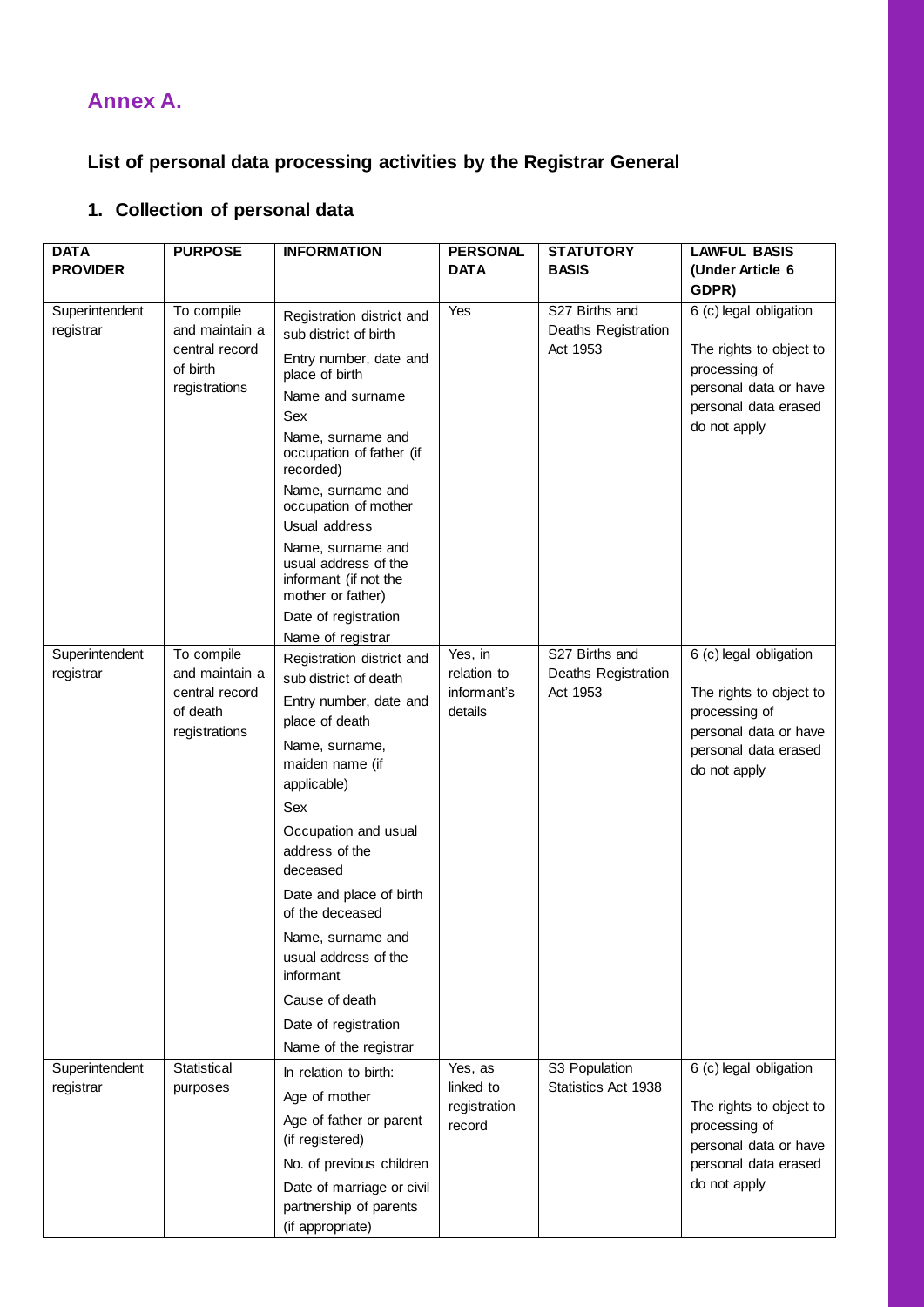|                                                   |                                                                                        | Whether the mother<br>had any marriage or<br>civil partnership before<br>that date<br>In relation to death:<br>Condition of deceased<br>(i.e. single, married,<br>etc)<br>Age of surviving<br>spouse or civil partner<br>(if any)                                                                                                                                                                                           |                                                |                                          |                                                                                                                                     |
|---------------------------------------------------|----------------------------------------------------------------------------------------|-----------------------------------------------------------------------------------------------------------------------------------------------------------------------------------------------------------------------------------------------------------------------------------------------------------------------------------------------------------------------------------------------------------------------------|------------------------------------------------|------------------------------------------|-------------------------------------------------------------------------------------------------------------------------------------|
| Superintendent<br>registrar                       | Statistical<br>purposes                                                                | In relation to birth:<br>Industry of employment<br>and employment status<br>In relation to death:<br>Length of stay in a<br>communal<br>establishment<br>Industry of employment<br>and employment status<br>of deceased                                                                                                                                                                                                     | Yes, as<br>linked to<br>registration<br>record | No provision as<br>collected voluntarily | 6 (e) public task<br>The right to have<br>personal data erased<br>does not apply                                                    |
| Superintendent<br>registrar                       | To compile<br>and maintain a<br>central record<br>of marriage<br>registrations         | District of marriage<br>Place of marriage<br>Entry number<br>Date of marriage<br>Name and surname of<br>parties to the marriage<br>Age, condition, rank or<br>profession<br>Residence at the time<br>of the marriage<br>Name, surname and<br>rank or profession of<br>each party's father<br>Signatures of both<br>parties and their<br>witnesses<br>Name of the person(s)<br>who conducted, and<br>registered the marriage | Yes                                            | S58 Marriage Act<br>1949                 | 6 (c) legal obligation<br>The rights to object to<br>processing of<br>personal data or have<br>personal data erased<br>do not apply |
| Parties who<br>have formed a<br>civil partnership | To compile<br>and main a<br>central record<br>of civil<br>partnership<br>registrations | <b>Registration Authority</b><br>where the civil<br>partnership was<br>registered<br>Date and place of civil<br>partnership registration<br>Name and surname of<br>civil partners<br>Date of birth, sex,<br>condition and<br>occupation of the civil<br>partners<br>Residence at the time                                                                                                                                   | Yes                                            | S30 Civil<br>Partnership Act             | 6 (c) legal obligation<br>The rights to object to<br>processing of<br>personal data or have<br>personal data erased<br>do not apply |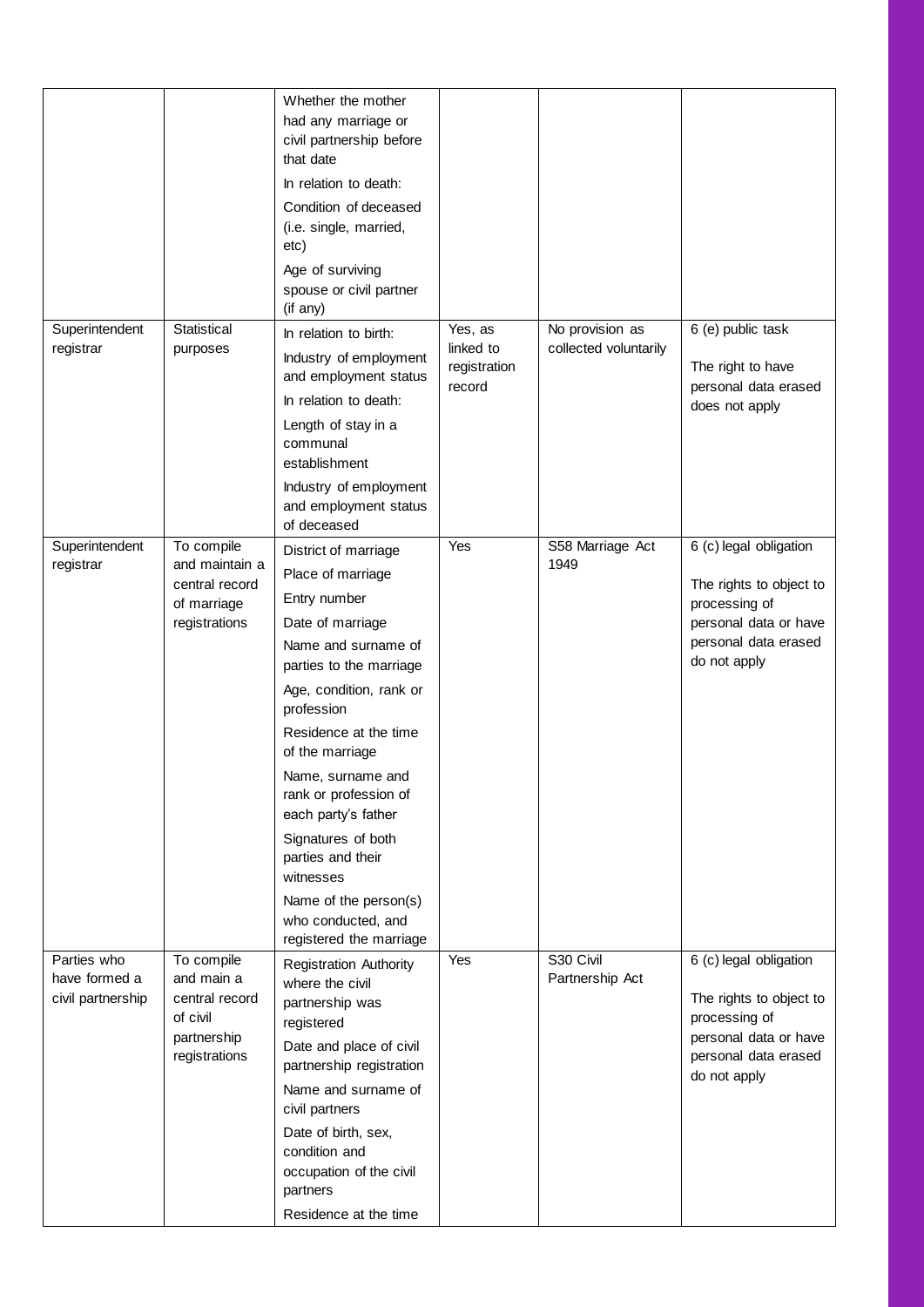|                                                                                                               |                                                                | of the civil partnership<br>registration<br>Father's name,<br>surname and<br>occupation of each civil<br>partner<br>Mother's name,<br>surname and<br>occupation of each civil<br>partner<br>Signatures of civil<br>partners<br>Name and surname of<br>witnesses<br>Signature of civil<br>partnership registrar |     |                                       |                                                                                                                                     |
|---------------------------------------------------------------------------------------------------------------|----------------------------------------------------------------|----------------------------------------------------------------------------------------------------------------------------------------------------------------------------------------------------------------------------------------------------------------------------------------------------------------|-----|---------------------------------------|-------------------------------------------------------------------------------------------------------------------------------------|
| Adoption court<br>orders from<br>relevant courts<br>in England and<br>Wales and some<br>overseas<br>adoptions | To compile<br>and maintain a<br>central record<br>of adoptions | Entry number, date and<br>place of birth<br>Name and surname<br>Sex<br>Name, surname<br>address and<br>occupation of parents<br>Date of adoption and<br>name of court<br>Date of entry<br>Officer who attested the<br>entry                                                                                    | Yes | S77 Adoption and<br>Children Act 2002 | 6 (c) legal obligation<br>The rights to object to<br>processing of<br>personal data or have<br>personal data erased<br>do not apply |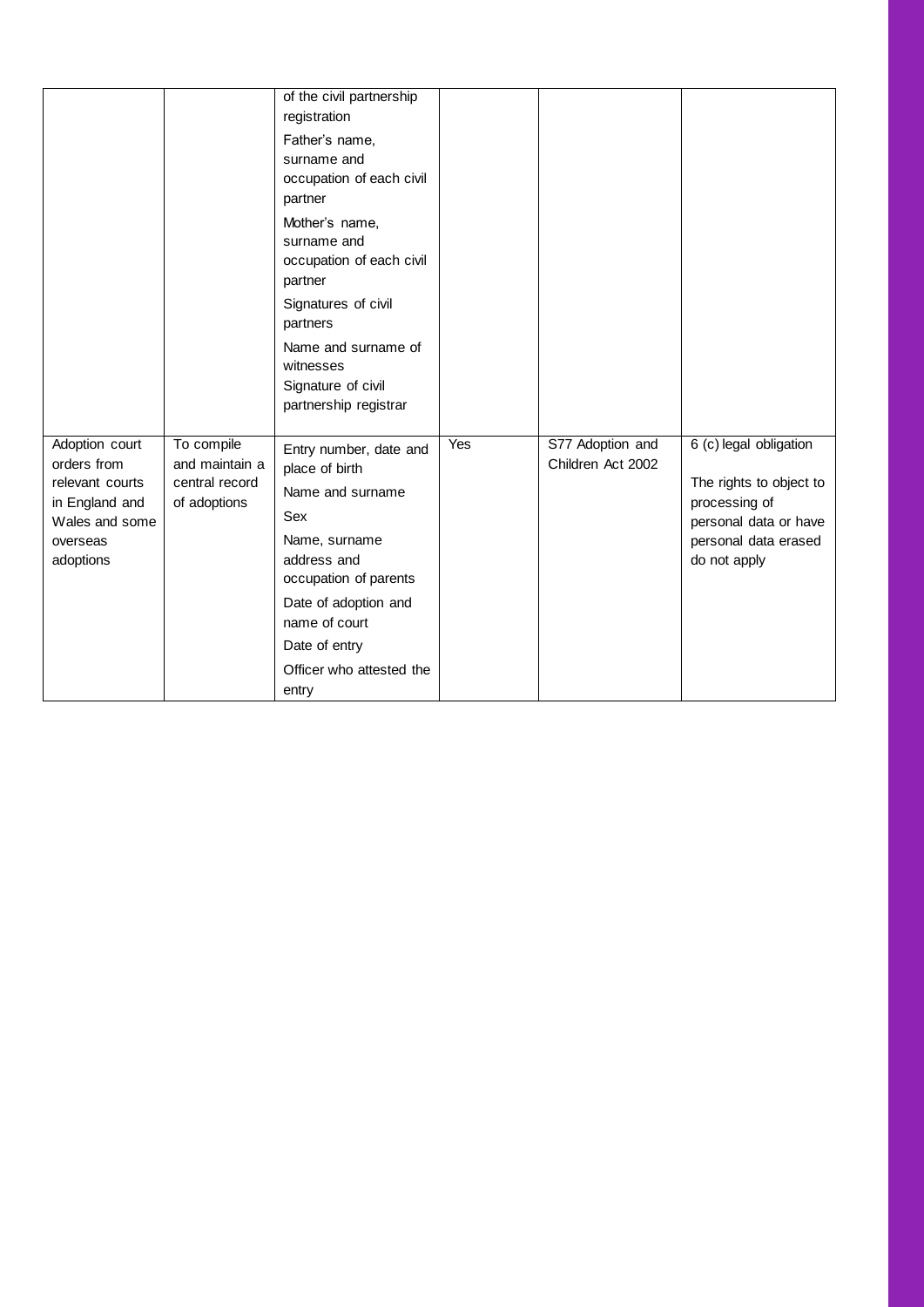## **2. Sharing of registration information**

| <b>RECIPIENT</b>  | <b>PURPOSE</b>              | <b>INFORMATION</b>            | <b>PERSONAL</b> | <b>STATUTORY</b>            | <b>LAWFUL BASIS</b>    |
|-------------------|-----------------------------|-------------------------------|-----------------|-----------------------------|------------------------|
|                   |                             |                               | <b>DATA</b>     | <b>PROVISION</b>            | (under Article 6       |
|                   |                             |                               |                 |                             | GDPR)                  |
| Applicant for     | To obtain a                 | Where the applicant can       | Yes             | S30 and 33 Births           | 6 (c) legal obligation |
| a certificate     | certified copy of a         | identify the relevant entry   |                 | and Deaths                  |                        |
|                   | birth, death,               | and pay the fee, all the      |                 | Registration Act            | The rights to object   |
|                   | marriage, civil             | information in a birth,       |                 | 1953                        | to processing of       |
|                   | partnership or              | death or marriage entry;      |                 |                             | personal data or       |
|                   | adoption entry              | name, surname and date        |                 |                             |                        |
|                   |                             | of birth for a short birth or |                 | S65 Marriage Act<br>1949    | have personal data     |
|                   |                             |                               |                 |                             | erased do not apply    |
|                   |                             | adoption certificate; full    |                 |                             |                        |
|                   |                             | details from a civil          |                 | Regulation 13 Civil         |                        |
|                   |                             | partnership entry where       |                 | Partnership                 |                        |
|                   |                             | the applicant can provide     |                 | (Registration               |                        |
|                   |                             | the address of the civil      |                 | provisions)                 |                        |
|                   |                             | partners; all information     |                 | Regulations 2005            |                        |
|                   |                             | excluding address of the      |                 |                             |                        |
|                   |                             | civil partners where the      |                 | S78 Adoption and            |                        |
|                   |                             | applicant cannot provide      |                 | Children Act 2002           |                        |
|                   |                             | it.                           |                 |                             |                        |
| <b>Statistics</b> | To support UK               | Birth, Death, Still-birth,    | Yes             | S42 Statistics and          | 6 (e) public task      |
| Board             | <b>Statistics Authority</b> | Adoption, Marriage and        |                 | <b>Registration Service</b> |                        |
| (Office for       | requirement to              | Civil partnership             |                 | Act 2007                    | The right to have      |
| National          | produce                     | registrations                 |                 |                             | personal data          |
| Statistics)       | statistical                 | Any other birth or death      |                 |                             | erased does not        |
|                   | information                 | information received by       |                 |                             | apply                  |
|                   |                             | the RG (includes Birth,       |                 |                             |                        |
|                   |                             | Still-birth, and Death        |                 |                             |                        |
|                   |                             | confidential and voluntary    |                 |                             |                        |
|                   |                             | statistical information)      |                 |                             |                        |
| Secretary of      | To assist the               | Birth, Death and              | Yes             | S270 National               | 6 (e) public task      |
| State for         | Secretary of State          | Adoption registrations.       |                 | Health Service Act          |                        |
| Health and        | in the                      | Any other birth and death     |                 | 2006                        | The right to have      |
| Social Care       | performance of              | information kept under        |                 |                             | personal data          |
|                   | functions in                | legislation                   |                 |                             | erased does not        |
|                   | relation to health          |                               |                 |                             | apply                  |
| Welsh             | To assist Welsh             | Birth, Death and              | Yes             | S.201 National              | 6 (e) public task      |
| Ministers (for    | Ministers in the            | Adoption registrations.       |                 | <b>Health Service</b>       |                        |
| Health)           | performance of              | Any other birth and death     |                 | (Wales) Act 2006            | The right to have      |
|                   | functions in                | information kept under        |                 |                             | personal data          |
|                   | relation to health          | legislation                   |                 |                             | erased does not        |
|                   |                             |                               |                 |                             | apply                  |
| Department        | For research                | For research purposes         | Yes, in         | S32 Children and            | 6 (e) public task      |
| for               | purposes                    | any information that          | relation to     | Young Persons Act           |                        |
| Education         |                             | relates to a person who       | the parents     | 2008                        | The right to have      |
|                   |                             | was or may have been          | of the          |                             | personal data          |
|                   |                             | under 18 at the time of       | deceased        |                             | erased does not        |
|                   |                             | death                         | and the         |                             | apply                  |
|                   |                             |                               | informant       |                             |                        |
| Public sector     | For the                     | Verification of birth, death  | Yes             | Schedule 6                  | 6 (e) public task      |
| agencies          | prevention,                 | and marriage registration     |                 | Immigration Act             |                        |
| and law           | detection,                  | information when              |                 | 2014                        | The right to have      |
| enforcement       | investigation and           | requested                     |                 |                             | personal data          |
| organisation      | prosecution of              |                               |                 |                             | erased does not        |
| s                 | offences                    |                               |                 |                             | apply                  |